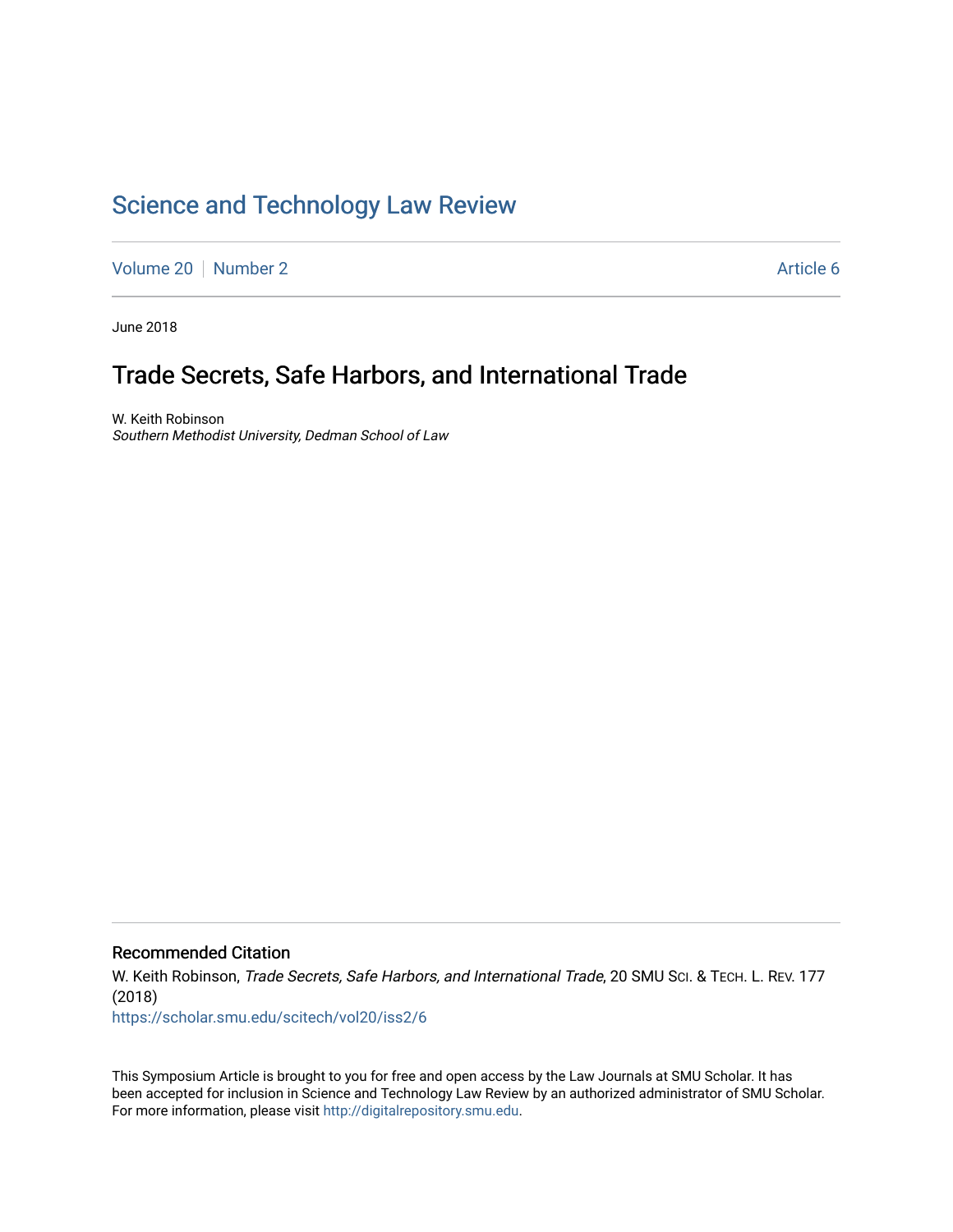## **Trade Secrets, Safe Harbors, and International Trade**

## *W. Keith Robinson\**

The Trans-Pacific Partnership (TPP) is a proposed trade agreement that establishes terms for trade and business between the United States and eleven Pacific Rim nations. The United States has withdrawn from the TPP, but interest in the agreement remains because some of its provisions serve as a template for future international trade deals. This article focuses on the TPP provisions concerning trade secrets and Internet Service Provider (ISP) Safe Harbors. While both provisions mirror U.S. law, they do lack certain "safeguards." Commentators have observed that the absence of these safeguards unfairly favor the interests of large corporations and rights holders over individuals and the public. This article argues for a flexible approach that encourages participating countries to include safeguards in future trade agreements that are missing from the TPP. Adding these safeguards will balance the interests of individuals with the interests of corporations and large rights holders.

## **I. INTRODUCTION**

The Trans Pacific Partnership (TPP) is a proposed trade agreement involving the United States of America and several Pacific Rim countries.1 While the United States has withdrawn from the TPP, future international trade deals will most likely use many of its provisions as a template.2 Accordingly, it is still useful to study this proposed agreement and its provisions.

The agreement includes several intellectual property provisions.3 This article examines problematic parts of two provisions in the TPP—the trade secret provisions<sup>4</sup> and the ISP Safe Harbor provisions.<sup>5</sup> In many ways, the

- 1. Trans-Pacific Partnership, OFFICE OF THE U.S. TRADE REP., ch. 18, Feb. 4, 2016, https://ustr.gov/trade-agreements/free-trade-agreements/trans-pacific-part nership/tpp-full-text (last visited Jan. 24, 2018) [hereinafter TPP].
- 2. *See* Robert J. Samuelson, *The* TPP *Lives—Maybe*, WASH. POST (Feb. 15, 2017) https://www.washingtonpost.com/opinions/the-tpp-lives—maybe/2017/02/15/ c27cdfac-f3a8-11e6-b9c9-e83fce42fb61\_story.html?utm\_term=.a795fd85fd98 (explaining that the TPP, or at least some of its provisions, are still politically and economically popular with many in Washington, D.C.).
- 3. TPP, *supra* note 1, ch. 18.
- 4. *Id.* art. 18.78.
- 5. *Id.* art. 18.82.

Altshuler Distinguished Teaching Professor, Co-Direcor, Tsai Center for Law, Science and Innovation, Associate Professor of Law, SMU Dedman School of Law; J.D. *Cum Laude*, 2004, Duke University School of Law; B.S. Electrical Engineering, 1999, Duke University; the Author formerly practiced at Foley & Lardner LLP in Washington, D.C.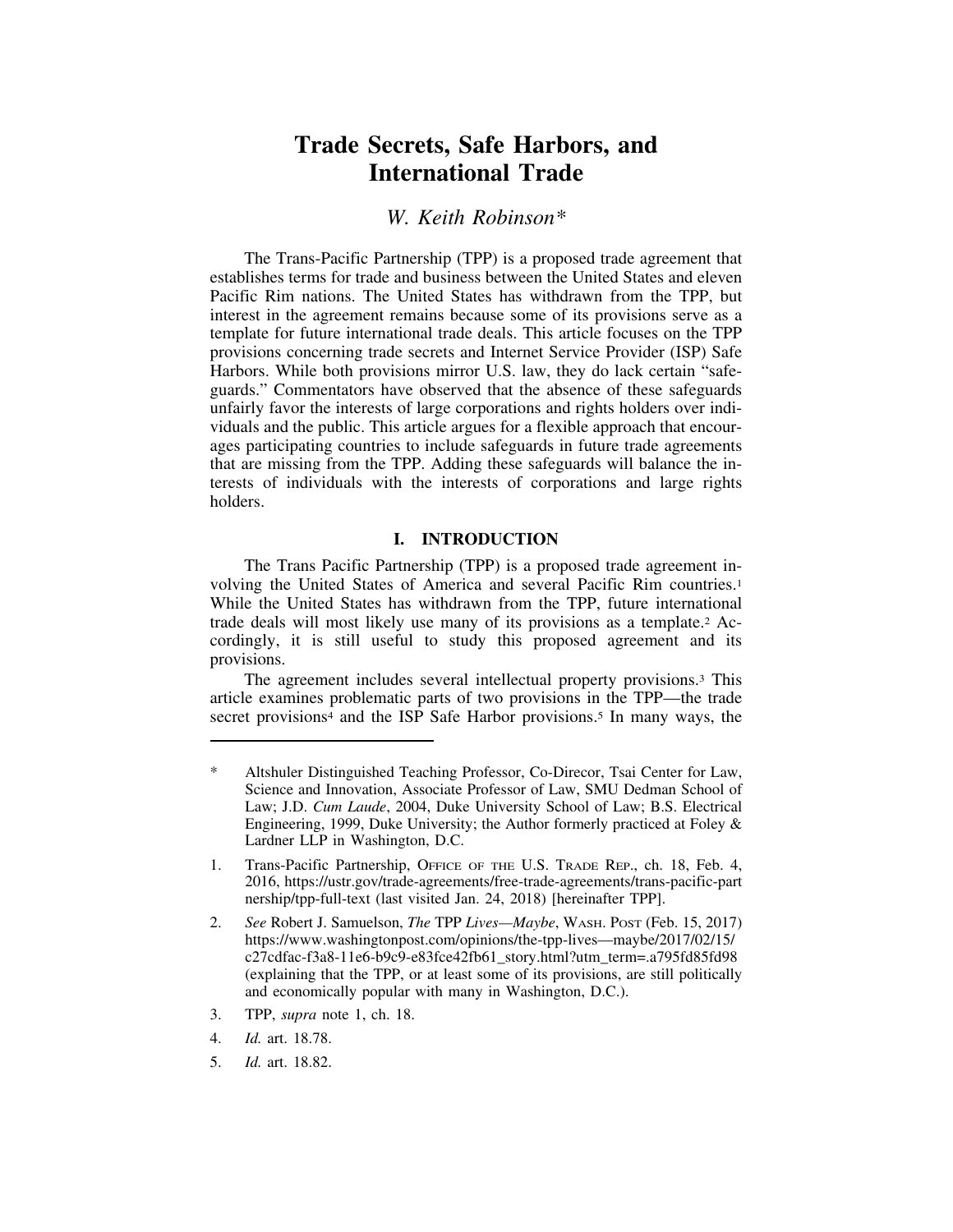TPP provisions mirror U.S. law.6 However, both provisions differ from U.S. law in a significant way.

Specifically, both the trade secret and ISP provisions of the TPP do not include safeguards that are present in their U.S. counterparts.7 For example, the trade secret provisions fail to include language that would protect whistleblowers who disclose subject matter that is allegedly a trade secret.<sup>8</sup> Similarly, the ISP service provider provision does not include a counter notification provision that would provide users accused of posting infringing content an opportunity to respond to a takedown notice.9

Critics of the TPP have argued these provisions unfairly favor rights holders and weaken the rights of individuals and the public. For example, in the absence of a whistleblower exemption for disclosing trade secrets, the threat of litigation might discourage whistleblowing activities, which could also harm the public at large. Similarly, there is an argument that, absent a counter notification system, copyright holders can abuse the takedown notice procedure in a way that is detrimental to users.

So, should the TPP or future trade deals based on the TPP include provisions that arguably level the playing field between rights holders and the public? The answer depends on a few factors, including the goal of the TPP and the country or countries in question. One general criticism of international trade deals is that they are a one-size-fits-all solution for countries that may be in very different stages of development.10 Less restrictive IP laws benefit developing countries to a certain point. A more rigid IP regime may help the developing country attract outside investment from foreign businesses. The more rigid IP regime could in turn benefit businesses within the country as well. Whether these absent provisions in the trade secret and ISP Safe Harbor provisions are needed may depend upon where a country is in its financial and technological development.

Accordingly, one solution may be to include such provisions but make it optional for countries to adopt them. Another option would be to require that all countries adopt the provisions within a certain time. This flexible approach would allow each individual country to decide when it is best for it to implement the subject exceptions. Further, it would provide some assurance to the more developed countries in the agreement that over time each party to

- 8. *See* TPP, *supra* note 1, art. 18.78.
- 9. *Id.* arts. 18.81–18.82.
- 10. Sean M. Flynn et al., *The U.S. Proposal for an Intellectual Property Chapter in the Trans-Pacific Partnership Agreement*, 28 AM. U. INT'L L. REV. 105, 106 (2012).

<sup>6.</sup> *Compare* Defend Trade Secrets Act, Pub. L. No. 114-153 (2016) [hereinafter DTSA] *with* TPP, *supra* note 1, ch. 18.

<sup>7.</sup> *Compare* DTSA, *supra* note 6, *with* TPP, *supra* note 1, arts. 18.78, 18.81–18.82.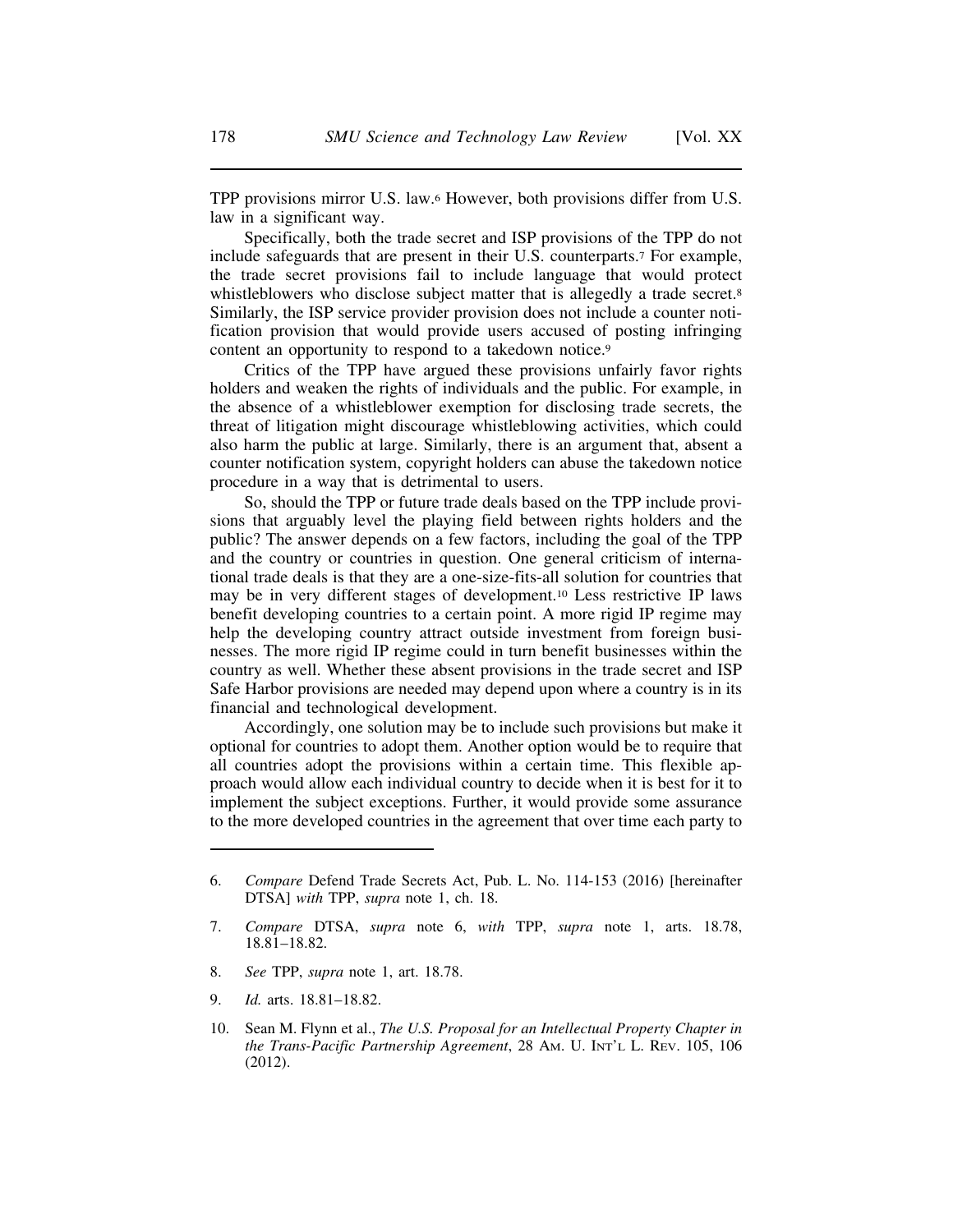the agreement can balance the rights of the individuals and the public with that of rights holders.

This article proceeds in two parts. Part II summarizes the trade secret and ISP provisions of the TPP and highlights the critical differences between those provisions and their U.S. counterparts. Part III explains why the differences highlighted in Part II are important and argues for the inclusion of flexible whistleblower and counter-notification provisions. An inclusion of flexible provisions that balance the interest of rights holders and the public will benefit participating countries at various stages of their development, which in turn has the potential to strengthen all parties involved in the TPP or similar trade deals.

## **II. BACKGROUND**

This part introduces the trade secret and ISP Safe Harbor provisions of the TPP, summarizes the related United States' provisions, and highlights some critical differences between them. Namely, the TPP trade secret provision does not include any protections for whistleblowers and the ISP Safe Harbor provision does not include a counter-notification procedure.

## **A. Summary of TPP Provisions**

The TPP's IP provisions include sections on patents, trademarks, copyrights, trade secrets and other IP related laws. One goal of these provisions of the TPP is to make it easier for small businesses to enter markets in new countries.11 This section summarizes the provisions of the TPP that are related to trade secrets and the ISP Safe Harbor.

#### **1. Trade Secrets**

Chapter 18, Article 78 of the TPP discusses trade secrets.12 Article 18.78 incorporates by reference the definition of a trade secret by specifying that trade secrets include undisclosed information "as provided for in Article 39.2 of the TRIPS agreement."13 This definition is consistent with the Uniform Trade Secrets Act, which many states in the United States have adopted.14 Generally, under this definition, a trade secret is any information that derives

- 12. TPP, *supra* note 1, art. 18.78.
- 13. *Id.*

<sup>11.</sup> Press Release, U.S. Trade Representative, Summary of the Trans-Pacific Partnership Agreement (Oct. 4, 2015), https://ustr.gov/about-us/policy-offices/ press-office/press-releases/2015/october/summary-trans-pacific-partnership.

<sup>14.</sup> UNIF. TRADE SECRETS ACT § 1 (1985); Roberta L. Horton et al., *Extensive IP Provisions in the Trans-Pacific Partnership*, ARNOLD & PORTER ADVISORY (Nov. 20, 2015), http://www.apks.com/en/perspectives/publications/2015/11/ extensive-ip-provisions-in-the-tpp.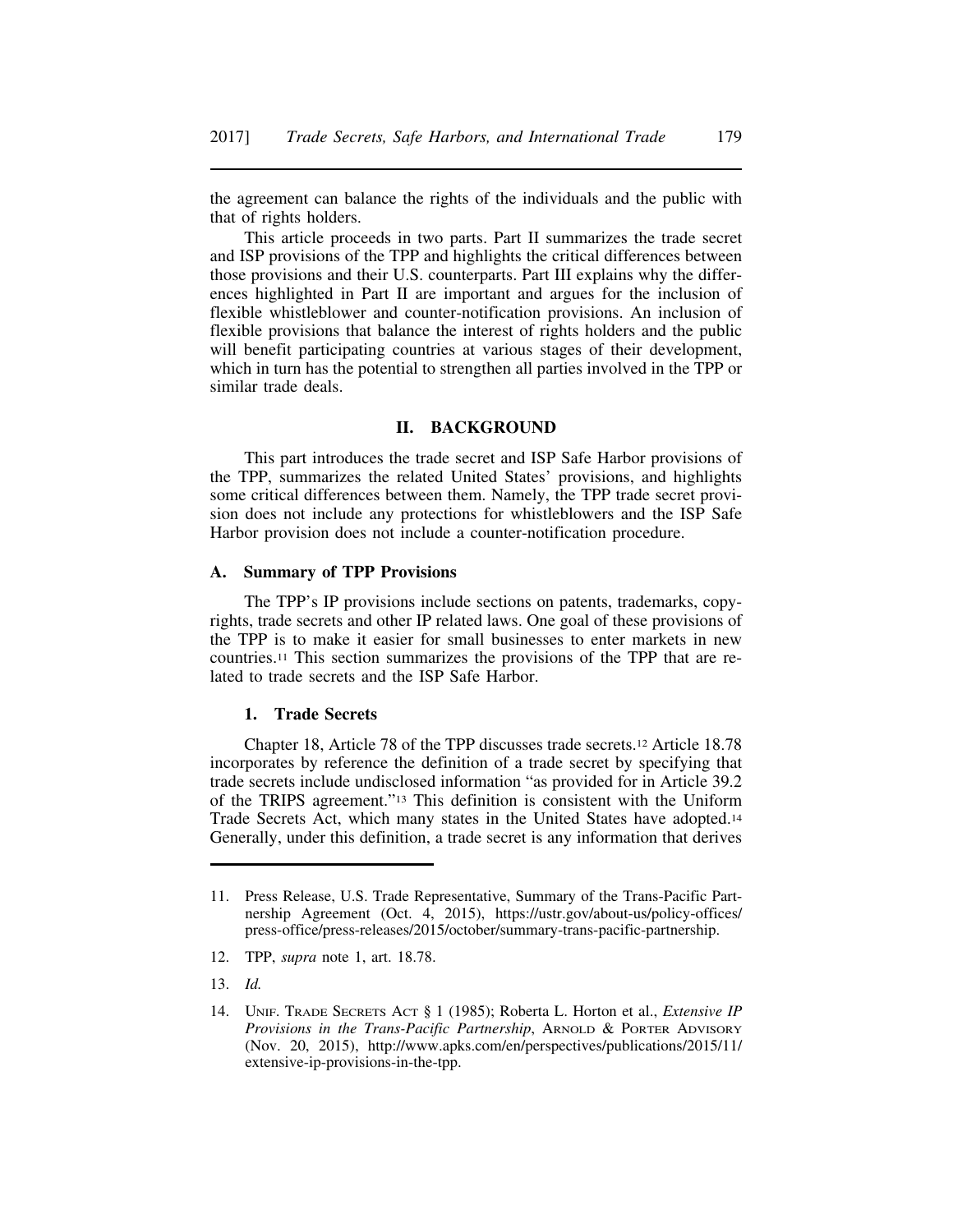independent economic value from not generally being known and is the subject of reasonable efforts to maintain its secrecy.15

Paragraph 1 of Article 18.78 requires parties to enforce laws aimed at preventing the misappropriation or unauthorized use of trade secrets by third parties, including state-owned actors.16 The TPP includes terms for criminalizing trade secret theft but fails to specify civil remedies for trade secret misappropriation.17 Paragraph 1 defines the scope of activities that each party's laws must prevent as those "contrary to honest commercial practices," including breaches of contract and confidence.18

Paragraph 2 of Article 18.78 gives countries the option of imposing criminal procedures and penalties for at least one of three listed offenses: "(a) the unauthorised and wilful access to a trade secret held in a computer system; (b) the unauthorised and wilful misappropriation of a trade secret, including by means of a computer system; or (c) the fraudulent disclosure, or alternatively, the unauthorised and wilful disclosure, of a trade secret, including by means of a computer system."19

Given the offenses listed in Paragraph 2, Paragraph 3 provides parties the option to limit the criminal penalties imposed to one out of five enumerated cases in which: "(a) the acts are for the purposes of commercial advantage or financial gain; (b) the acts are related to a product or service in national or international commerce; (c) the acts are intended to injure the owner of such trade secret; (d) the acts are directed by or for the benefit of or in association with a foreign economic entity; or (e) the acts are detrimental to a Party's economic interests, international relations, or national defence or national security."20

Given this brief overview of the trade secret provisions, the next section briefly summarizes the ISP Safe Harbor provisions in the TPP.

#### **2. ISP Safe Harbor**

The ISP Safe Harbor provision is designed to exclude ISPs from liability if they remove infringing material from their services upon learning of an unauthorized use of copyrighted material.21 Article 18.81 generally defines an ISP as "a provider of online services for the transmission, routing, or providing of connections for digital online communications, between or among points specified by a user, of material of the user's choosing."22

- 15. 18 U.S.C.A. § 1839(3)(B) (2016).
- 16. TPP, *supra* note 1, art. 18.78, ¶ 1.
- 17. *See id.* ¶ 2.
- 18. *Id.* ¶ 1.
- 19. *Id.* ¶ 2.
- 20. *Id.* ¶ 3.
- 21. *See id.* arts. 18.81–18.82.
- 22. *See* TPP, *supra* note 1, art. 18.81(a).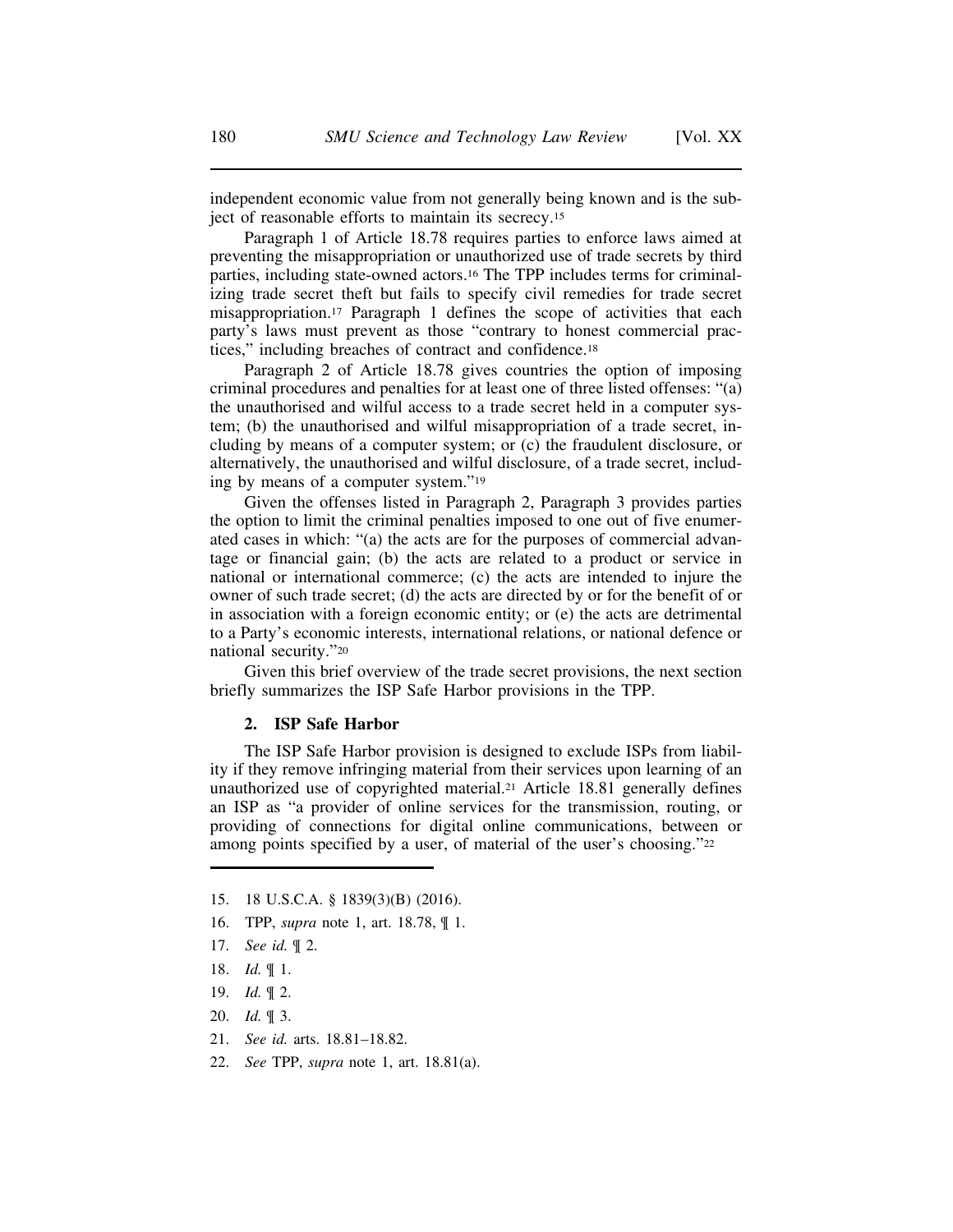Article 18.82 requires that parties make legal remedies available to rights holders for copyright infringement through a legal framework that incentivizes cooperation between rights holders and ISPs and precludes liability of ISPs for infringement that falls into several enumerated functions.23 Those functions include:

> (a) transmitting, routing or providing connections for material without modification of its content or the intermediate and transient storage of that material done automatically in the course of such a technical process; (b) caching carried out through an automated process; (c) storage, at the direction of a user, of material residing on a system or network controlled or operated by or for the Internet Service Provider; and (d) referring or linking users to an online location by using information location tools, including hyperlinks and directories.24

Upon actual knowledge or upon becoming aware of infringing material, Article 18.82 exempts ISPs from liability if they (1) remove the infringing material; and (2) promptly notify the party whose material was removed.25 Article 18.82 also requires ISPs to restore content subject to a valid counter notice but only in countries that have counter notification laws.26 Further, Article 18.82 requires each party to provide procedures that allow copyright owners to learn the identify of alleged infringers to protect and enforce their copyright.27

The language of the text requires parties impose penalties upon those who issue wrongful takedown notices.<sup>28</sup> It further provides takedown notices must be verified by a decision-making body consisting of ISPs and copyright owners.29 However, the TPP provisions do not require rights holders to have a good faith belief that the material subject to their takedown request is being used unlawfully.30

- 23. *Id.* art. 18.82, ¶ 1.
- 24. *Id.* art. 18.78, ¶ 2.
- 25. *Id.* art. 18.78, ¶ 3.
- 26. *Id.* ¶¶ 4–5.
- 27. *Id.* ¶ 7.
- 28. Jeremy Malcolm, *The Final Leaked* TPP *Text is All That We Feared*, ELEC. FRONTIER FOUND. (Oct. 9, 2015), https://www.eff.org/deeplinks/2015/10/finalleaked-tpp-text-all-we-feared.
- 29. *Id.*
- 30. Annemarie Bridy, *A User-Focused Commentary On The* TPP *ISP Safe* Harbors, INTELLECTUAL PROP. WATCH (Nov. 24, 2015), https://www.ip-watch .org/2015/11/24/a-user-focused-commentary-on-the-tpp-isp-safe-harbors/.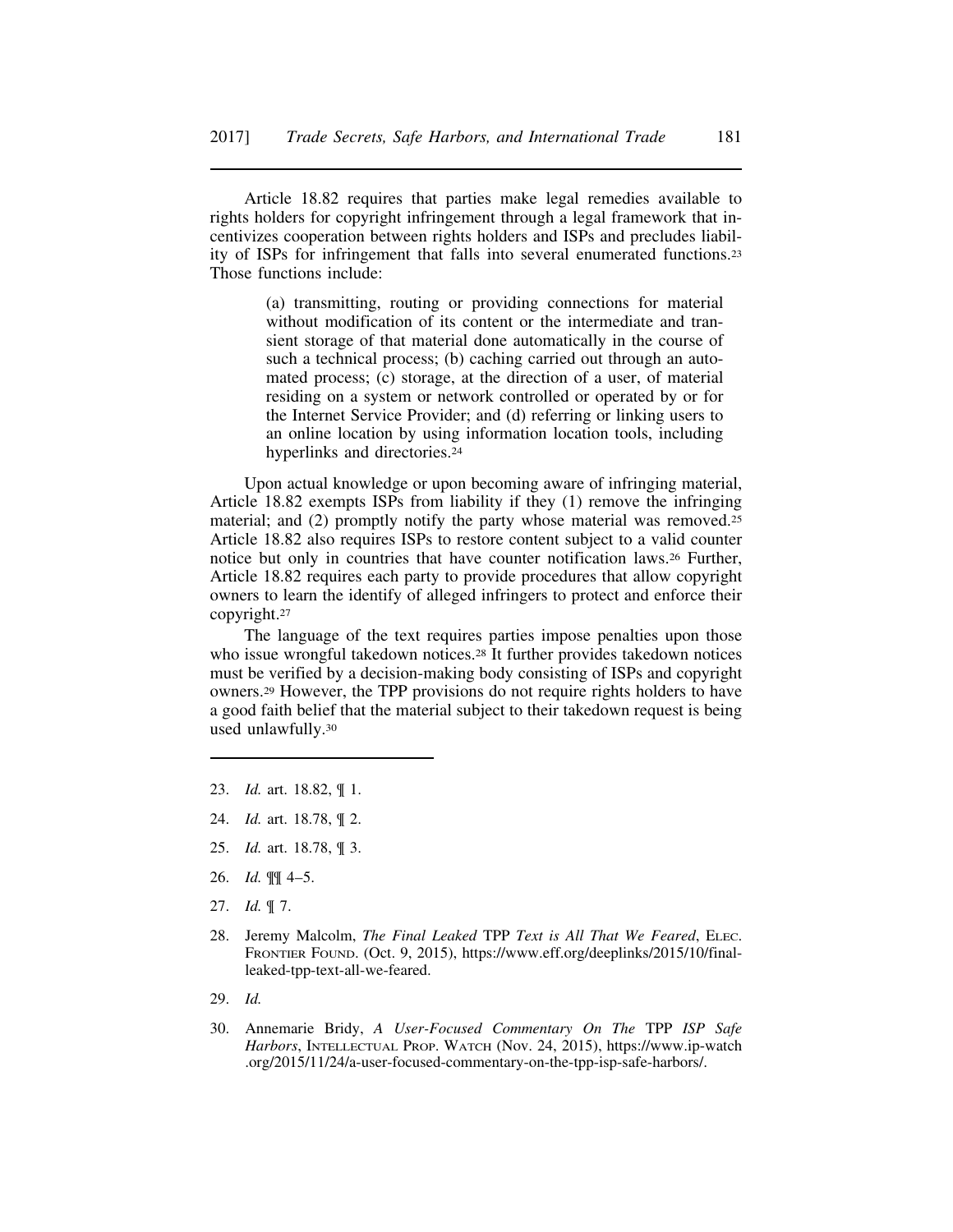Finally, the TPP provides for certain remedies for rights holders and users.31 Exemplary or statutory damages are available to copyright plaintiffs.32 Enhanced damages are unavailable to users who win abusive takedown cases against rights holders.33

## **B. The Differences Between the TPP Trade Secret and ISP Safe Harbor Provisions, and U.S. Law**

This section summarizes critical differences between U.S. law and the TPP trade secret and ISP Safe Harbor provisions. Specifically, the TPP trade secret provision does not include any protections for whistleblowers and the ISP Safe Harbor provision does not include a counter-notification procedure.

## **1. Trade Secrets**

The TPP mirrors the basic concepts of other agreements such as the Agreement on Trade-Related Aspects of Intellectual Property Rights (TRIPS).34 For example, the civil trade secret provisions are very similar to their TRIPS counterparts.35 However, there are a few key differences between the TPP trade secret provisions and the treatment of trade secrets under U.S. law. For example, one commentator has argued the definition of trade secret in the TPP is too broad and, thus, disadvantages former employees turned entrepreneurs.36 Second, in contrast to U.S. law, the trade secret provision of the TPP does not require a trade secret owner to be harmed or for some party to have benefited from the theft for a criminal penalty to be enforced.37 In addition, the willful access of a trade secret on a computer is

- 31. TPP, *supra* note 1, art. 18.72, 18.82.
- 32. *See id.* art. 18.74, ¶¶ 6–7.
- 33. Bridy, *supra* note 30.
- 34. Agreement on Trade-Related Aspects of Intellectual Property Rights, Apr. 15, 1994, Marrakesh Agreement Establishing the World Trade Organization, Annex 1C, 1869 U.N.T.S. 299, 33 I.L.M. 1197 [hereinafter TRIPS]. *See* Barry Sookman, TPP *and Trade Secrets: A Wonderful Idea*, BARRYSOOKMAN.COM (Dec. 31, 2015), http://www.barrysookman.com/2015/12/31/tpp-and-tradesecrets-a-wonderful-idea/ (explaining the TPP trade secret provisions are like that of other treaties).
- 35. *Id.*
- 36. Dan Breznitz, *Trans-Pacific Partnership is a Wonderful Idea—for China*, GLOBE & MAIL (Dec. 26, 2015, 5:00 AM EST), http://www.theglobeandmail .com/report-on-business/rob-commentary/trans-pacific-partnership-is-a-wonderful-idea-for-china/article27939142/ (criticizing trade secret provision of TPP).
- 37. Jeremy Malcolm, *Cyber-Espionage and Trade Agreements: An Ill-Fitting and Dangerous Combination*, ELEC. FRONTIER FOUND. (Oct. 17, 2014), https:// www.eff.org/deeplinks/2014/10/cyber-espionage-and-trade-agreements-ill-fitting-and-dangerous-combination.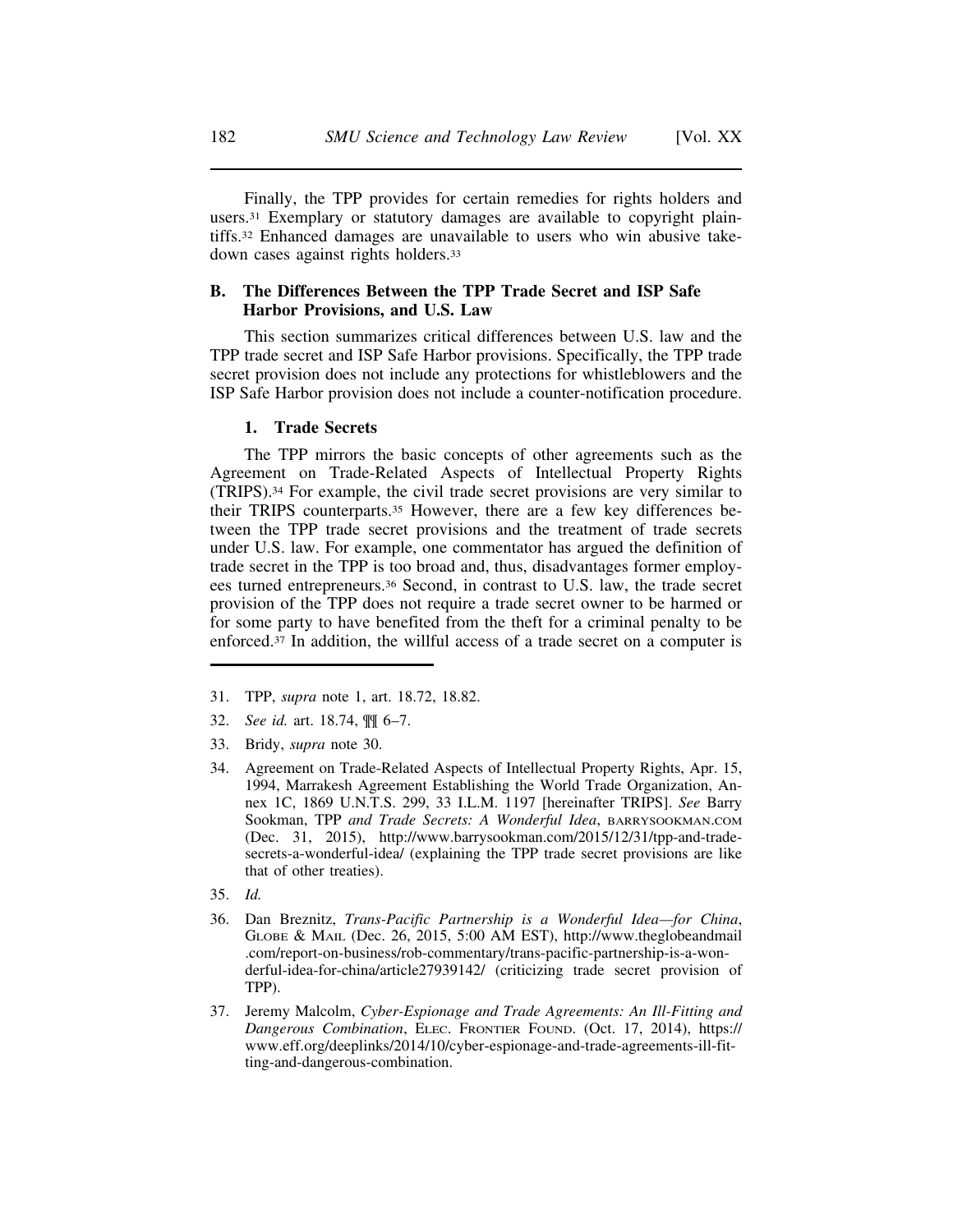an offense under the TPP, even if trade secret subject matter is not copied or disclosed.38 Finally, Article 18.78 does not include any safeguards for individuals such as whistleblowers, investigative journalists, or security researchers who gain access to trade secret information.39 Not only does such a provision benefit a specific individual, but it is also viewed as a public safeguard since the information at issue may be of vital interest and benefit to the public.40 The absence of a similar whistleblower provision from the TPP supports the narrative that the TPP favors large corporations and rights holders over the public.

## **2. ISP Safe Harbor**

Similarly, rights holders seem to be the primary beneficiaries of the TPP's ISP Safe Harbor provisions. There are several key differences between the TPP ISP Safe Harbors and those included in the DMCA.41 First, unlike the DMCA, the TPP does not include a provision requiring parties to terminate the accounts of repeat infringers.42 Second, the fact the TPP does not require rights holders to assert takedown notices under a good faith belief that the subject material is being used unlawfully eliminates a tool used to deter abusive takedown requests.43 Furthermore, while the TPP requires that parties make monetary awards available to users that win takedown abuse cases, it does not require awards of attorney fees and costs.44 A final major difference between the TPP and the DMCA provisions is that whether countries implement a counter-notification procedure depends on whether that country has such a law or procedure in place.45 Accordingly, TPP countries without existing counter-notification procedures are not required to implement them.46 This leaves users in some countries unable to make administrative challenges to takedown requests by rights holders.47

- 38. *Id.* at 2.
- 39. Moner Amir, *Final* TPP *Language on Trade Secret Protection Disclosed*, TRADE SECRETS WATCH (Oct. 22, 2015), http://blogs.orrick.com/trade-secretswatch/2015/10/22/final-tpp-language-on-trade-secret-protection-disclosed/ (summarizing trade secret provisions of the TPP).
- 40. Malcolm, *Cyber-Espionage and Trade Agreements*, *supra* note 37 (criticizing the trade secret provision for not including exceptions).
- 41. *Compare* Digital Millennium Copyright Act of 1998, 17 U.S.C. § 101 et seq. (2017)) [hereinafter DMCA] *with* TPP, *supra* note 1, art. 18.81–18.82.
- 42. DMCA § 512(i)(1)(A); Bridy, *supra* note 30.
- 43. *Id.*
- 44. *Id.*
- 45. *Id.*
- 46. *Id.*
- 47. *Id.*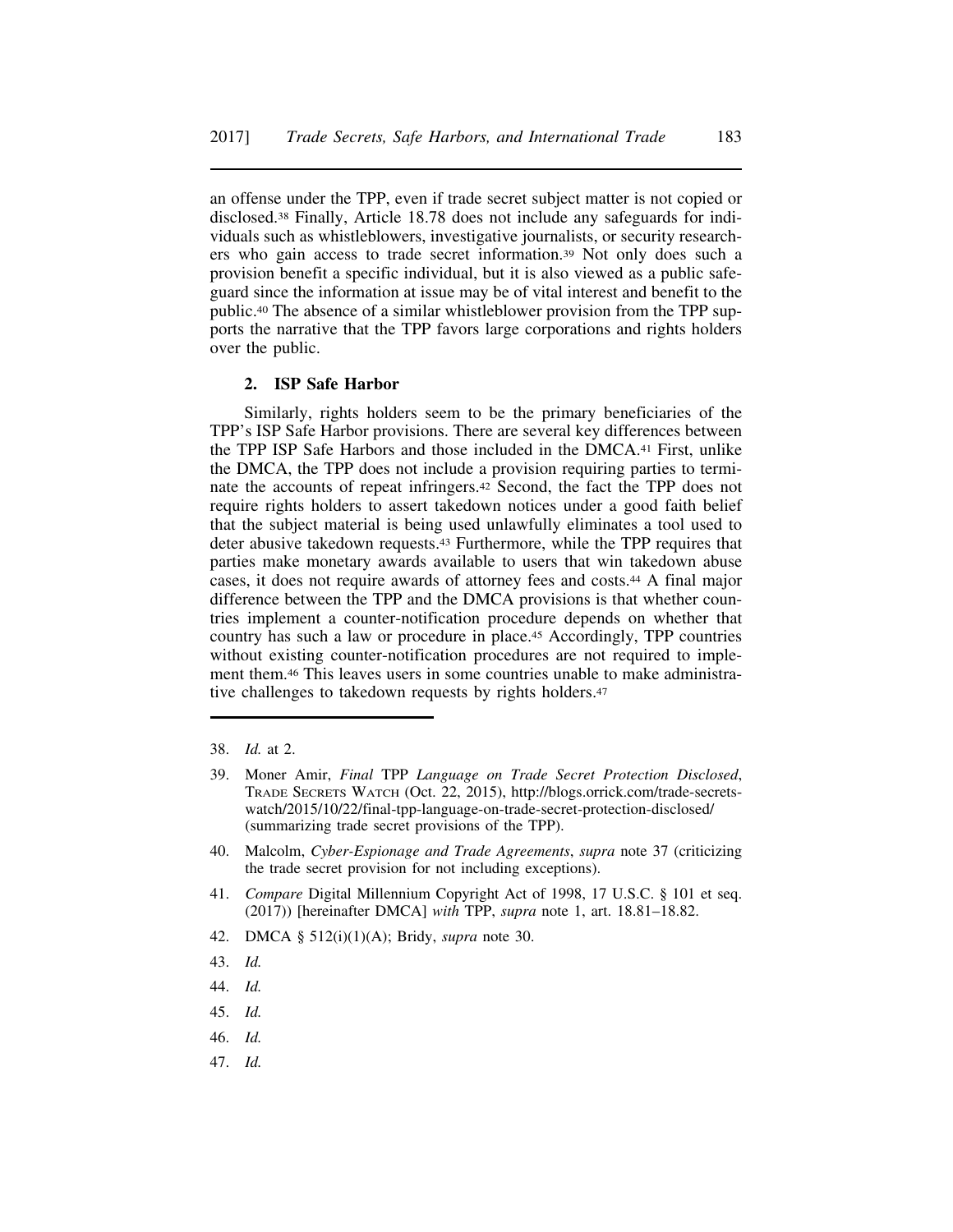## **III. IMPLEMENTING ADDITIONAL SAFEGUARDS**

Given the discussion in Part II, this part analyzes the implications of the differences between U.S. law and the trade secrets and ISP Safe Harbor provisions of the TPP. Considering a pro-rights holder stance, this part provides recommendations for implementing additional safeguards in a flexible manner. A flexible implementation of the safeguards will allow countries to respond to the concerns of individuals and the public as their economy and IP regime evolve.48

#### **A. Upsetting the Balance Between Rights Holders and the Public**

One general criticism of the TPP and similar trade deals is that the IP provisions strengthen the position of rights holders while weakening individual rights in ways that could also be detrimental to the public.49 For example, because the trade secret provision of the TPP does not suggest parties exempt whistleblowers from liability, it disincentives individual actions that in some circumstances may benefit the public at large.50 In turn, rights holders may unfairly treat individuals they perceive as a threat to disclose trade secret information.<sup>51</sup>

Critics of the TPP also argue its failure to require all parties to participate in a counter notification system makes its takedown procedures overly protective and more likely to be abused by rights holders.52 For example, the ISP Safe Harbor provisions strengthen the ability of ISPs to issue takedown notices without fear of being challenged by users.53 This may unfairly strengthen the power of rights holders while weakening the impact of individuals on the IP system.54

#### **B. Establishing a Balance Between Rights Holders and the Public**

To establish a balance between rights holders and the public, the TPP or any other trade deal should give parties the option to implement additional safeguards over a determined period of time.55 Additional safeguards will

- 51. Amir, *supra* note 39.
- 52. Bridy, *supra* note 30.
- 53. *Id.*
- 54. *See id.*
- 55. *See, e.g.*, Summary of the Trans-Pacific Partnership Agreement, *supra* note 11.

<sup>48.</sup> *See, e.g.*, Summary of the Trans-Pacific Partnership Agreement, *supra* note 11.

<sup>49.</sup> *See, e.g.*, Bridy, *supra* note 30.

<sup>50.</sup> *See generally* Marie Brenner, *The Man Who Knew Too Much*, VANITY FAIR (May 1996), http://www.vanityfair.com/magazine/1996/05/wigand199605 (detailing the story of Jeffrey Wigand, the former head of research and development at a tobacco company and a famous whistleblower).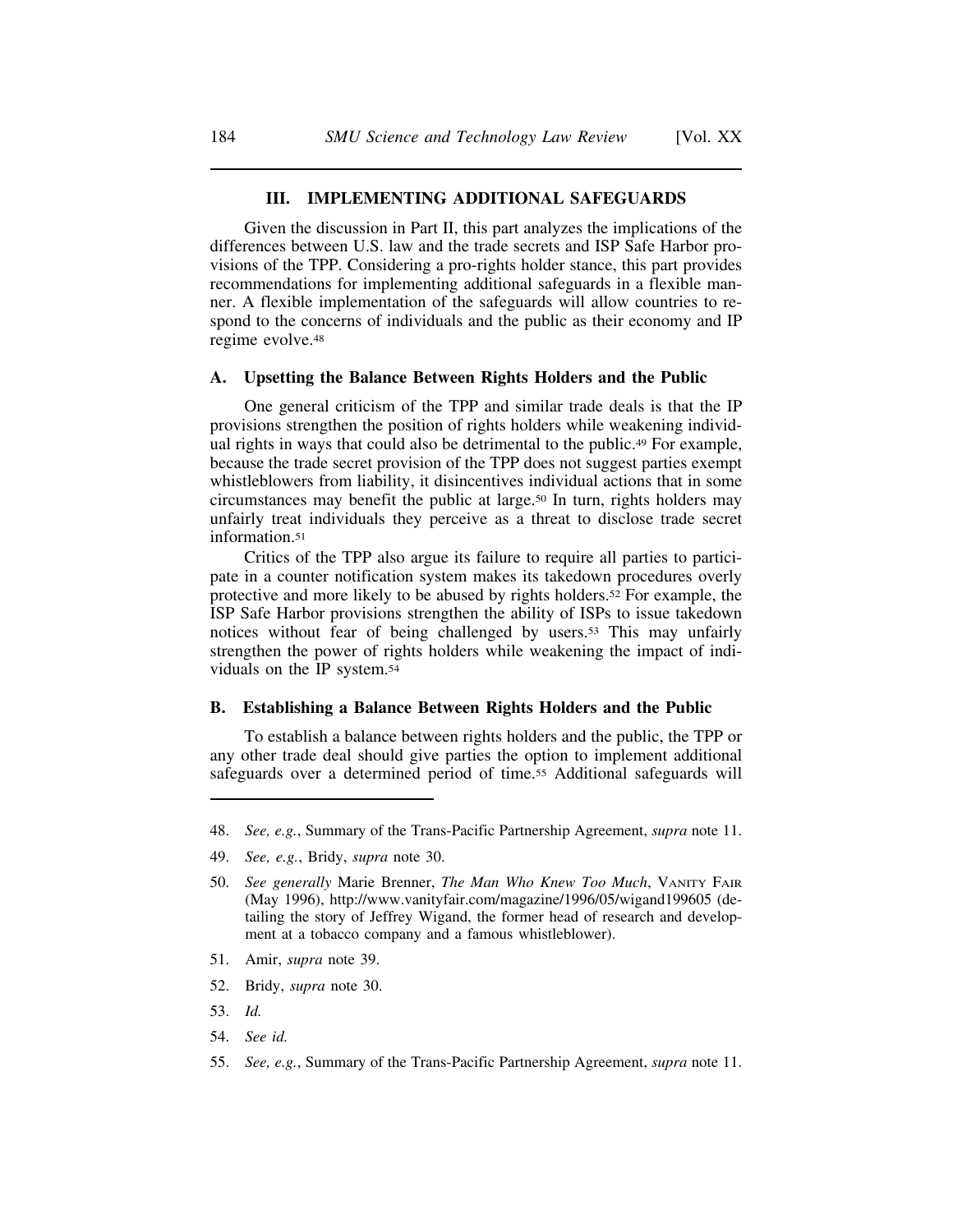balance the interest of the public with that of rights holders.56 Requiring that countries implement these safeguards on their own time frame will assist each party in ensuring that its IP system evolves at the pace they desire.<sup>57</sup>

The Electronic Frontier Foundation has argued that the absence of a whistleblower exemption or safeguard may chill the speech of those seeking to publicize information that may be of interest and benefit to the public's health and safety.58 Accordingly, similar to the DTSA, the TPP should include a safeguard for whistleblowers.59 This provision will exempt individuals from liability for disclosing trade secrets.60 This safeguard would encourage individuals to come forward with information that could be useful in maintaining public safety.61 Further, it prevents businesses from using litigation as a tactic to silence whistle blowers.62

Concerning the ISP Safe Harbor provision, the TPP should also require parties to implement a counter notification system like that of the DMCA.<sup>63</sup> This safeguard would allow users to dispute a takedown notice received by an ISP.64 Accordingly, this increases the ability of users to dispute arguable takedown notices and requires rights holders to be more precise in issuing takedown notices.65

One challenge with all trade deals, like the TPP, is that provisions can impact parties differently, depending upon the characteristics of each country.66 IP provisions that are prevalent in some countries may not be the best fit for others.67 Implementing the safeguards mentioned above may harm some countries, whose goal is to attract businesses and content owners with

- 56. *See* Bridy, *supra* note 30, at 2.
- 57. *See* Summary of the Trans-Pacific Partnership Agreement, *supra* note 11.
- 58. Amir, *supra* note 39; Malcolm, *Cyber-Espionage and Trade Agreements*, *supra* note 37.
- 59. Malcolm, *Cyber-Espionage and Trade Agreements*, *supra* note 37.
- 60. *See* Daniel Hurson, *United States: The Whistleblower Protections of the Defend Trade Secrets Act Could Have a Broad Impact—But Only if Employees are Told About Them*, LAW OFFICES OF DANIEL J. HURSON, LLC (Sept. 13, 2016), http://www.mondaq.com/unitedstates/x/526468/Whistleblowing/The+ Whistleblower+Protections+Of+The+Defend+Trade+Secrets+Act+Could+ Have+A+Broad+ImpactBut+Only+If+Employees+Are+Told+About+Them.
- 61. Malcolm, *Cyber-Espionage and Trade Agreements*, *supra* note 37.
- 62. *See id.*
- 63. *See* Bridy, *supra* note 30.
- 64. *Id.*
- 65. *Id.*
- 66. *See, e.g.*, *id.*; Summary of the Trans-Pacific Partnership Agreement, *supra* note 11.
- 67. *See, e.g.*, Bridy, *supra* note 30, at 3.